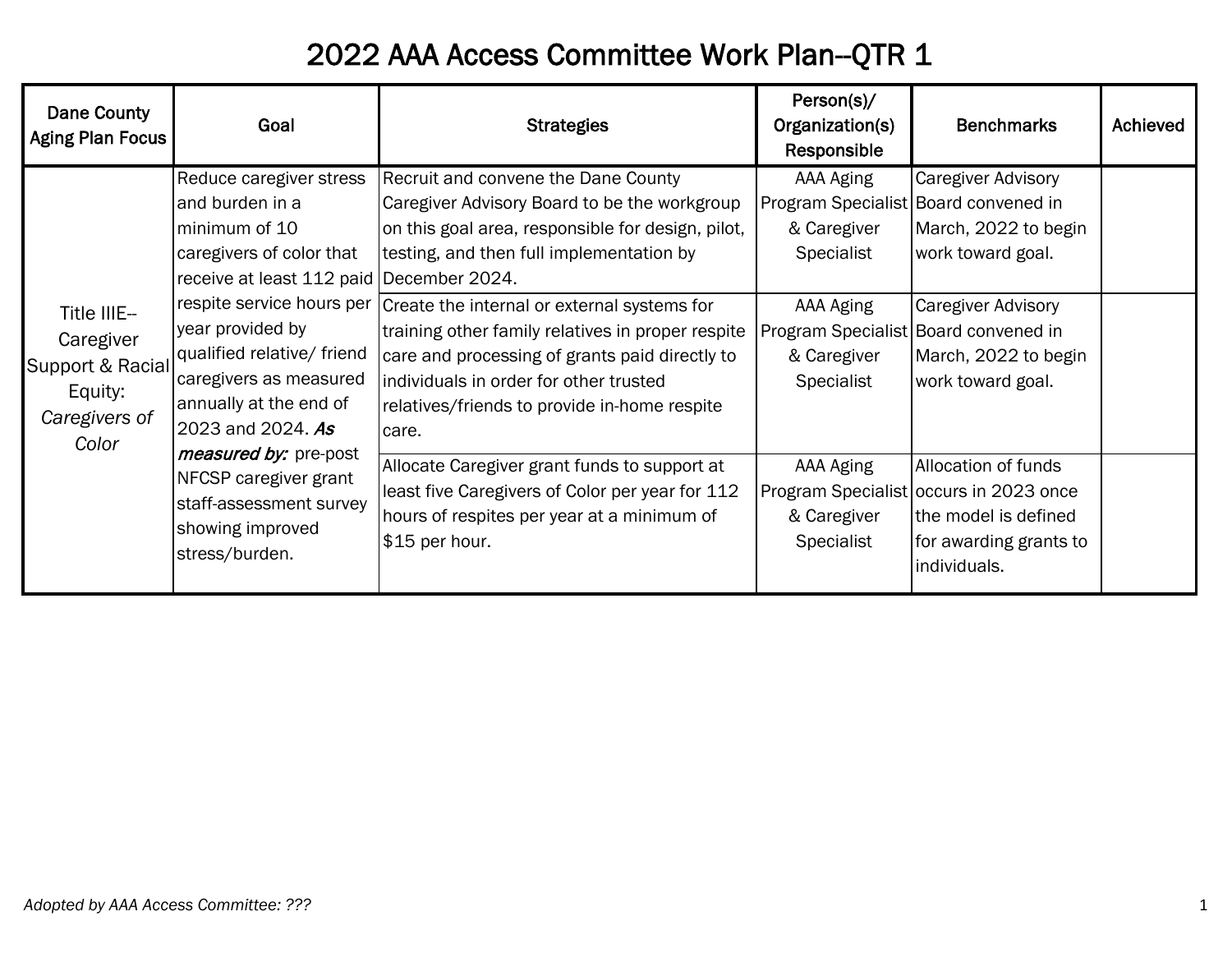## 2022 AAA Access Committee Work Plan--QTR 1

| <b>Dane County</b><br><b>Aging Plan Focus</b>                                                        | Goal                                                                                                                                                                                                                                                                                                                                                                                                                                                                                                                                                       | <b>Strategies</b>                                                                                                                                                                    | Person(s)/<br>Organization(s)<br>Responsible                                  | <b>Benchmarks</b>                                                                                                       | Achieved |
|------------------------------------------------------------------------------------------------------|------------------------------------------------------------------------------------------------------------------------------------------------------------------------------------------------------------------------------------------------------------------------------------------------------------------------------------------------------------------------------------------------------------------------------------------------------------------------------------------------------------------------------------------------------------|--------------------------------------------------------------------------------------------------------------------------------------------------------------------------------------|-------------------------------------------------------------------------------|-------------------------------------------------------------------------------------------------------------------------|----------|
| Title IIIB-<br>Supportive<br>Services &<br><b>Emerging Need:</b><br>Transportation<br><b>Options</b> | On demand, person-<br>centered individual<br>transportation option(s)<br>for Dane County older<br>adult<br>leisure/socialization<br>activities from their<br>residence that is<br>affordable and available<br>at least one time per<br>month by 12/31/24. As<br>measured by: $(1)$<br>utilization of identified<br>options; and (2) lower<br>levels of social isolation<br>on the UCLA three<br>question social isolation<br>and loneliness scale by<br>persons using new<br>options at onset of use<br>and annually after using<br>the on demand options. | Research on demand transportation program<br>options in other counties, states & countries<br>and report findings to stakeholders.<br>Select on demand model(s) to replicate, define | <b>ADRC</b><br>Transportation<br>Coordinator<br><b>ADRC</b>                   | No progress due to<br>new Transportation<br>Coordinator.<br>No progress due to                                          |          |
|                                                                                                      |                                                                                                                                                                                                                                                                                                                                                                                                                                                                                                                                                            | approach/partners, and pilot.<br>Reallocate existing funding or allocate new<br>funding to support goal as needed.                                                                   | Transportation<br>Coordinator<br><b>ADRC</b><br>Transportation<br>Coordinator | new Transportation<br>Coordinator.<br><b>ARPA funding available</b><br>once voucher pilot<br>defined by end of<br>2022. |          |